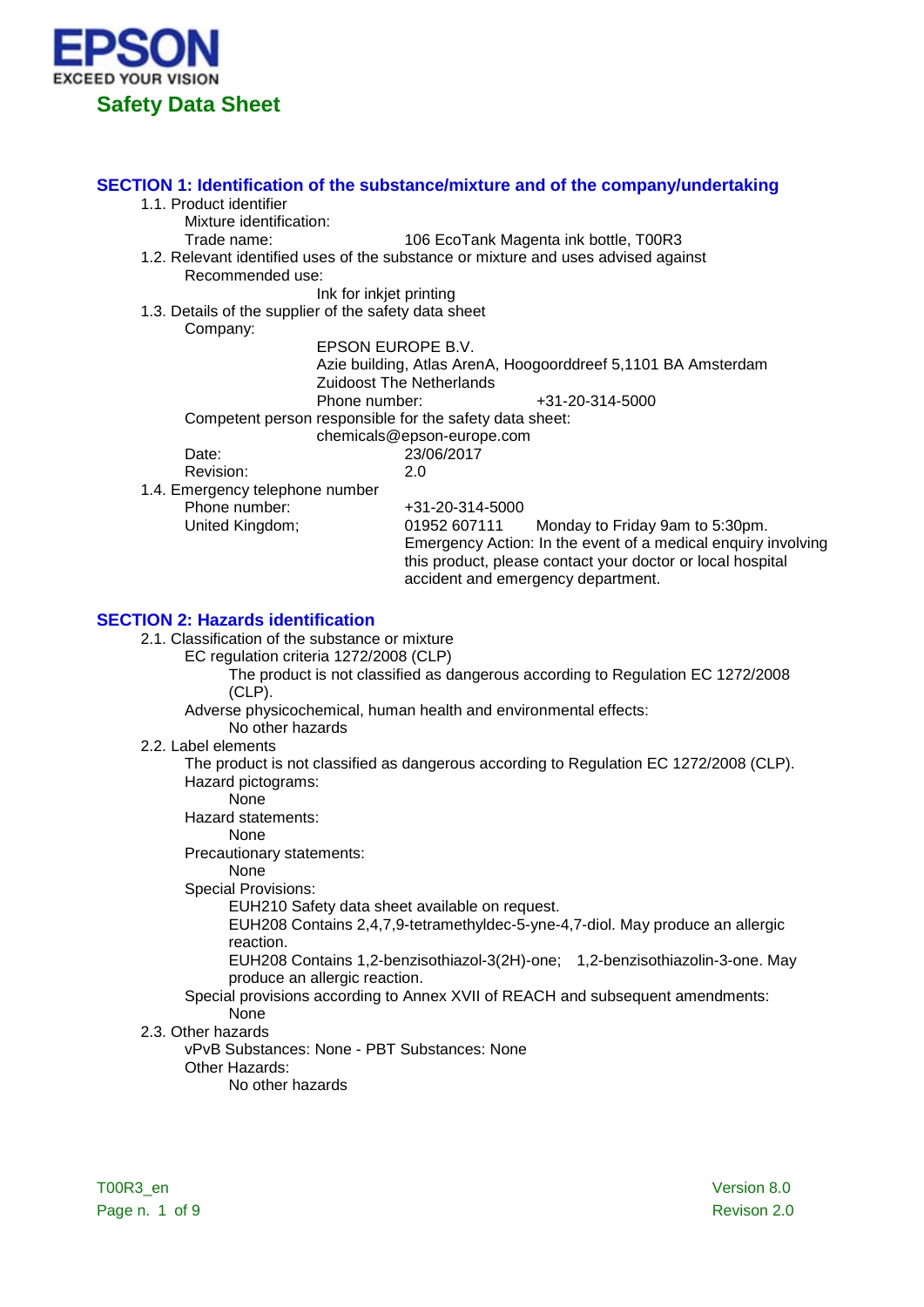

# **SECTION 3: Composition/information on ingredients**

- 3.1. Substances
	- No
- 3.2. Mixtures

Hazardous components within the meaning of the CLP regulation and related classification:

| Qty                | <b>Name</b>                                                                              | <b>Ident. Number</b>            |                                                                          | <b>Classification</b>                                                                                                                                                            |
|--------------------|------------------------------------------------------------------------------------------|---------------------------------|--------------------------------------------------------------------------|----------------------------------------------------------------------------------------------------------------------------------------------------------------------------------|
| $50\%$ ~<br>65%    | Water                                                                                    | CAS:<br>EC:                     | 7732-18-5<br>231-791-2                                                   | The product is not classified as<br>dangerous according to<br>Regulation EC 1272/2008 (CLP).                                                                                     |
| $10\% -$<br>12.5%  | Glycerol                                                                                 | CAS:<br>EC:                     | $56 - 81 - 5$<br>200-289-5                                               | The product is not classified as<br>dangerous according to<br>Regulation EC 1272/2008 (CLP).                                                                                     |
| $10\% -$<br>12.5%  | 2-[2-(2-butoxyethoxy)et<br>hoxy]ethanol;<br>TEGBE; triethylene<br>glycol monobutyl ether | Index<br>number:<br>CAS:<br>EC: | 603-183-00-0<br>143-22-6<br>205-592-6<br>REACH No.: 01-21194751<br>07-38 | ◇<br>3.3/1 Eye Dam. 1 H318                                                                                                                                                       |
| $0.1\%$ ~<br>0.25% | 2,4,7,9-tetramethyldec-<br>5-yne-4,7-diol                                                | CAS:<br>EC:                     | 126-86-3<br>204-809-1                                                    | $\leftrightarrow$ 3.3/1 Eye Dam. 1 H318<br>$\bigcirc$ 3.4.2/1B Skin Sens. 1B H317<br>4.1/C3 Aquatic Chronic 3 H412                                                               |
| $0.1\%$ ~<br>0.25% | Triethanol amine                                                                         | CAS:<br>EC:                     | $102 - 71 - 6$<br>203-049-8                                              | The product is not classified as<br>dangerous according to<br>Regulation EC 1272/2008 (CLP).                                                                                     |
| < 0.05%            | 1,2-benzisothiazol-3(2<br>H)-one;<br>1,2-benzisothiazolin-3-<br>one                      | Index<br>number:<br>CAS:<br>EC: | 613-088-00-6<br>2634-33-5<br>220-120-9                                   | ◇<br>3.1/4/Oral Acute Tox. 4 H302<br>◇<br>3.2/2 Skin Irrit. 2 H315<br>♦<br>3.3/1 Eye Dam. 1 H318<br>3.4.2/1-1A-1B Skin Sens.<br>1,1A,1B H317<br>◇<br>4.1/A1 Aquatic Acute 1 H400 |

### **SECTION 4: First aid measures**

- 4.1. Description of first aid measures
	- In case of skin contact:

Wash with plenty of water and soap.

In case of eyes contact:

In case of contact with eyes, rinse immediately with plenty of water and seek medical advice.

In case of Ingestion:

Do not under any circumstances induce vomiting. OBTAIN A MEDICAL EXAMINATION IMMEDIATELY.

In case of Inhalation:

Remove casualty to fresh air and keep warm and at rest.

4.2. Most important symptoms and effects, both acute and delayed

None

4.3. Indication of any immediate medical attention and special treatment needed Treatment:

None

T00R3\_en Version 8.0 Page n. 2 of 9 Revison 2.0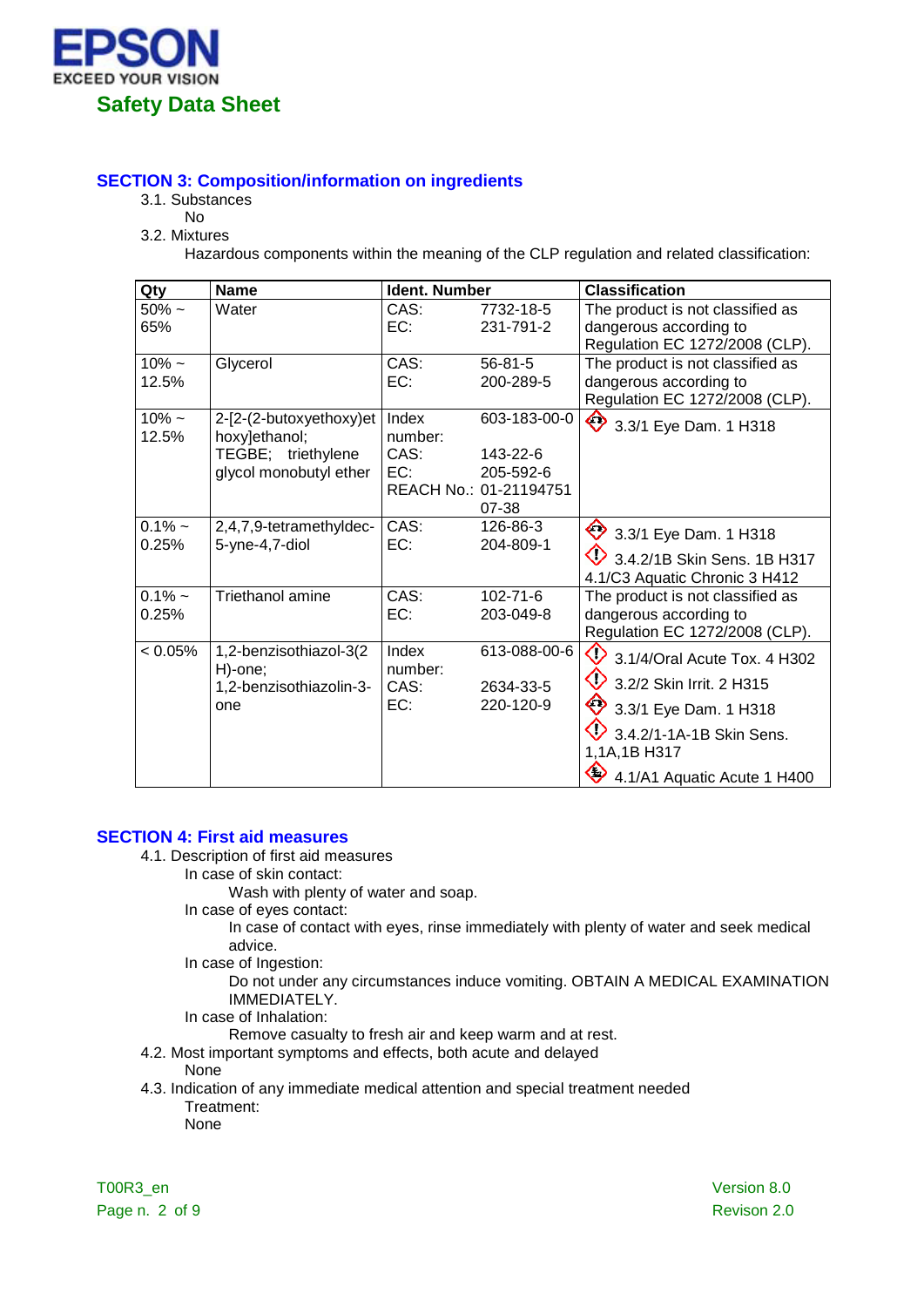

# **SECTION 5: Firefighting measures**

- 5.1. Extinguishing media
	- Suitable extinguishing media:
	- Water.

Carbon dioxide (CO2).

Extinguishing media which must not be used for safety reasons: None in particular.

- 5.2. Special hazards arising from the substance or mixture Do not inhale explosion and combustion gases. Burning produces heavy smoke.
- 5.3. Advice for firefighters

Use suitable breathing apparatus .

Collect contaminated fire extinguishing water separately. This must not be discharged into drains.

Move undamaged containers from immediate hazard area if it can be done safely.

### **SECTION 6: Accidental release measures**

- 6.1. Personal precautions, protective equipment and emergency procedures
	- Wear personal protection equipment.
	- Remove persons to safety.

See protective measures under point 7 and 8.

6.2. Environmental precautions

Do not allow to enter into soil/subsoil. Do not allow to enter into surface water or drains. Retain contaminated washing water and dispose it.

In case of gas escape or of entry into waterways, soil or drains, inform the responsible authorities.

Suitable material for taking up: absorbing material, organic, sand

6.3. Methods and material for containment and cleaning up

- Wash with plenty of water.
- 6.4. Reference to other sections See also section 8 and 13

# **SECTION 7: Handling and storage**

- 7.1. Precautions for safe handling Avoid contact with skin and eyes, inhalation of vapours and mists. Do not eat or drink while working. See also section 8 for recommended protective equipment.
- 7.2. Conditions for safe storage, including any incompatibilities
	- Keep away from food, drink and feed. Incompatible materials: None in particular. Instructions as regards storage premises: Adequately ventilated premises.
- 7.3. Specific end use(s) None in particular

### **SECTION 8: Exposure controls/personal protection**

8.1. Control parameters

Glycerol - CAS: 56-81-5 - OEL Type: OSHA - LTE: 5 mg/m3 - OEL Type: OSHA - LTE: 15 mg/m3 DNEL Exposure Limit Values No data available PNEC Exposure Limit Values

T00R3\_en Version 8.0 Page n. 3 of 9 Revison 2.0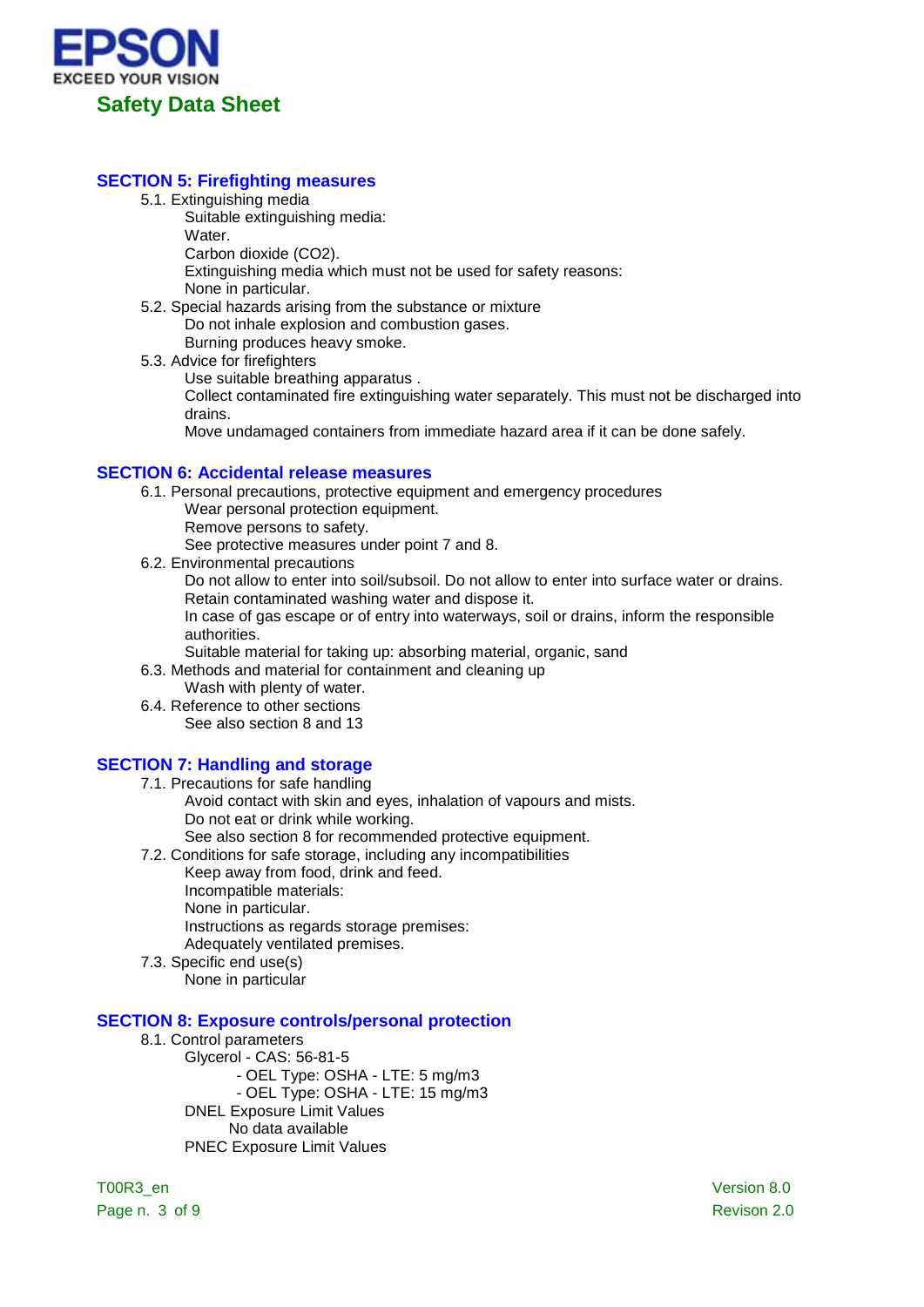

2-[2-(2-butoxyethoxy)ethoxy]ethanol; TEGBE; triethylene glycol monobutyl ether - CAS: 143-22-6

- Target: Fresh Water Value: 1.5 mg/l
- Target: Freshwater sediments Value: 5.77 mg/kg
- Target: Marine water Value: 0.15 mg/l
- Target: Marine water sediments Value: 0.13 mg/kg
- Target: Microorganisms in sewage treatments Value: 200 mg/l
- 2,4,7,9-tetramethyldec-5-yne-4,7-diol CAS: 126-86-3
	- Target: Fresh Water Value: 0.04 mg/l
	- Target: Marine water Value: 0.004 mg/l
	- Target: Freshwater sediments Value: 0.32 mg/kg
	- Target: Marine water sediments Value: 0.032 mg/kg

#### 8.2. Exposure controls

- 8.2.1. Appropriate engineering controls:
	- None
- 8.2.2. Individual protection measures, such as personal protective equipment Eye protection:
	- Not needed for normal use. Anyway, operate according good working practices. Protection for skin:
		- No special precaution must be adopted for normal use.
	- Protection for hands:

Not needed for normal use.

Respiratory protection:

Not needed for normal use.

- Thermal Hazards:
	- None
- 8.2.3. Environmental exposure controls:
	- None

#### **SECTION 9: Physical and chemical properties**

- 9.1. Information on basic physical and chemical properties<br>Appearance and colour: Magenta Liquid
	- Appearance and colour: Odour: Slightly Slightly<br>Colour threshold: Slightly Slightly Slightly Odour threshold:  $\begin{array}{ccc} \textsf{D} & \textsf{N} & \textsf{N} & \textsf{d} & \textsf{d} & \textsf{d} & \textsf{d} & \textsf{d} \\ \textsf{D} & \textsf{H}: & 8.1 \sim 9.1 & \textsf{d} & 20 \text{ }^\circ \textsf{C} \end{array}$ pH: 8.1 ~ 9.1 at 20 °C Melting point / freezing point:  $\blacksquare$  -18.3 °C<br>
	Initial boiling point and boiling range: No data available Initial boiling point and boiling range: No data available<br>Solid/gas flammability: No data available Solid/gas flammability: No data available Upper/lower flammability or explosive limits: Vapour density:<br>
	Flash point: No data available<br>
	Does not flash unt
- Evaporation rate: No data available Vapour pressure: No data available Relative density:<br>
Solubility in water:<br>
Solubility in water:<br>
Complete Solubility in water: Solubility in oil: Solubility in oil: No data available Partition coefficient (n-octanol/water): No data available<br>Auto-ignition temperature: No data available Auto-ignition temperature: Decomposition temperature: No data available Viscosity:  $\leq$  5 mPa·s at 20 °C <br>Explosive properties:  $\leq$  No data available Explosive properties: Oxidizing properties: No data available 9.2. Other information

Does not flash until 100 °C / 212 ° F (closed cup method, ASTM D 3278)

T00R3\_en Version 8.0 Page n. 4 of 9 Revison 2.0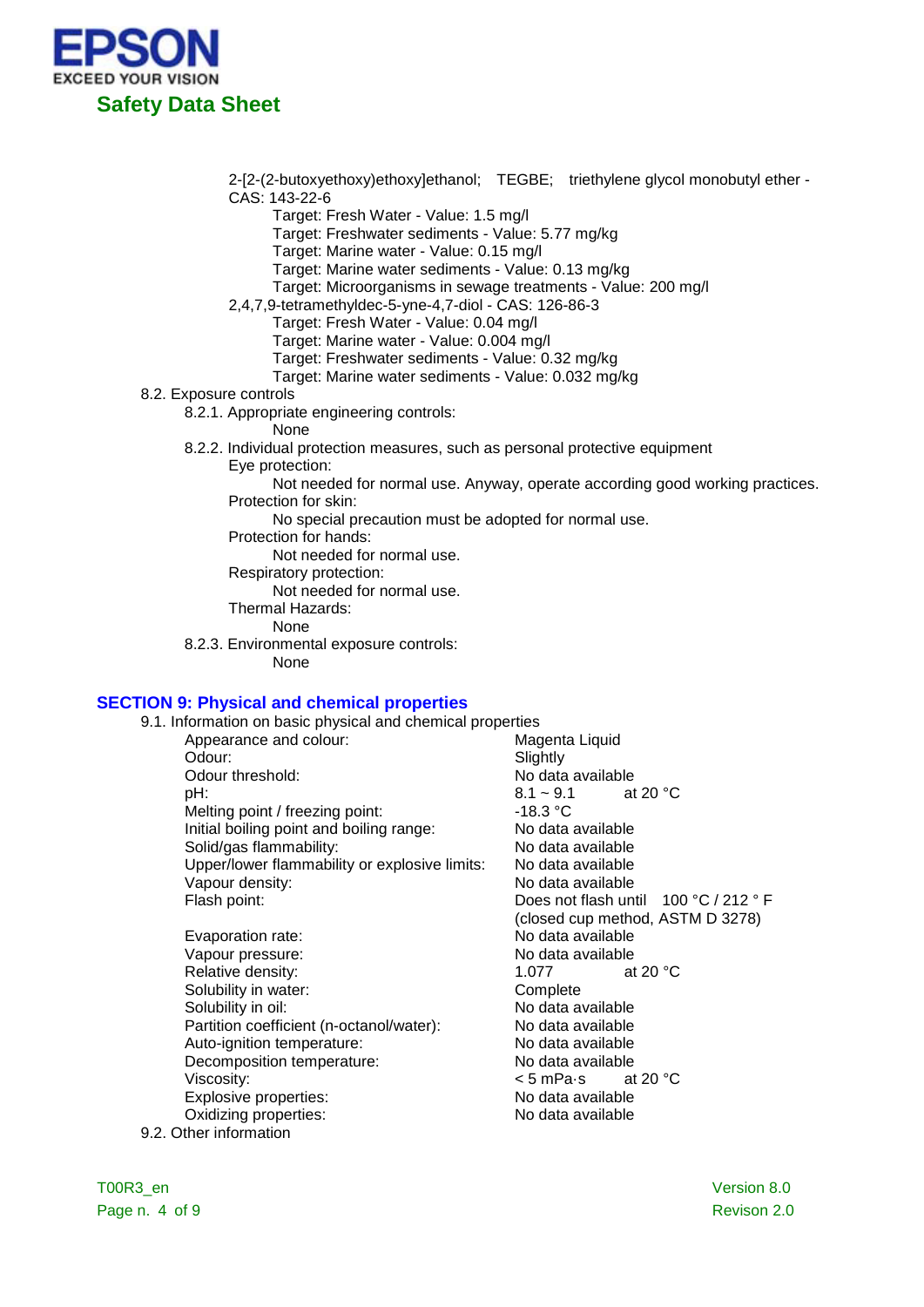

Miscibility:<br>
Fat Solubility:<br>
Fat Solubility: Contract Contract Contract No data available Fat Solubility:<br>
Conductivity:<br>
Conductivity:<br>
No data available No data available

# **SECTION 10: Stability and reactivity**

- 10.1. Reactivity
	- Stable under normal conditions
- 10.2. Chemical stability
- Stable under normal conditions
- 10.3. Possibility of hazardous reactions None
- 10.4. Conditions to avoid Stable under normal conditions.
- 10.5. Incompatible materials None in particular.
- 10.6. Hazardous decomposition products None.

# **SECTION 11: Toxicological information**

- 11.1. Information on toxicological effects
	- Toxicological information of the mixture:
		- e) germ cell mutagenicity:
			- Test: Mutagenesis Species: Salmonella Typhimurium and Escherichia coli Negative
		- f) carcinogenicity:
			- Does not contain carcinogens (Ref. 1)
		- g) reproductive toxicity:
			- Does not contain reproductive toxicity and developmental toxic substances (Ref. 2)

Toxicological information of the main substances found in the mixture:

Glycerol - CAS: 56-81-5

a) acute toxicity:

Test: LD50 - Route: Oral - Species: Guinea pig = 7750 mg/kg - Source: Journal of Industrial Hygiene and Toxicology. Vol. 23, Pg. 259, 1941

Test: LDLo - Route: Oral - Species: Human = 1428 mg/kg - Source: "Toxicology of Drugs and Chemicals," Deichmann, W.B., New York, Academic Press, Inc., 1969Vol. -, Pg. 288, 1969.

2-[2-(2-butoxyethoxy)ethoxy]ethanol; TEGBE; triethylene glycol monobutyl ether - CAS: 143-22-6

a) acute toxicity:

Test: LD50 - Route: Dermal - Species: Rabbit = 3.54 ml/kg - Source: American Industrial Hygiene Association Journal. Vol. 23, Pg. 95, 1962.

Test: LD50 - Route: Oral - Species: Rat = 5300 mg/kg - Source: Office of Toxic Substances Report. Vol. OTS,

2,4,7,9-tetramethyldec-5-yne-4,7-diol - CAS: 126-86-3

a) acute toxicity:

Test: LD50 - Route: Dermal - Species: Rat > 2000 mg/kg

- b) skin corrosion/irritation:
	- Test: Skin Irritant Species: Rabbit Mild irritant
- c) serious eye damage/irritation:
- Test: Eye Irritant Species: Rabbit Highly irritating
- d) respiratory or skin sensitisation:
- Test: Skin Sensitisation Route: LLNA Species: Mouse Sensitiser e) germ cell mutagenicity: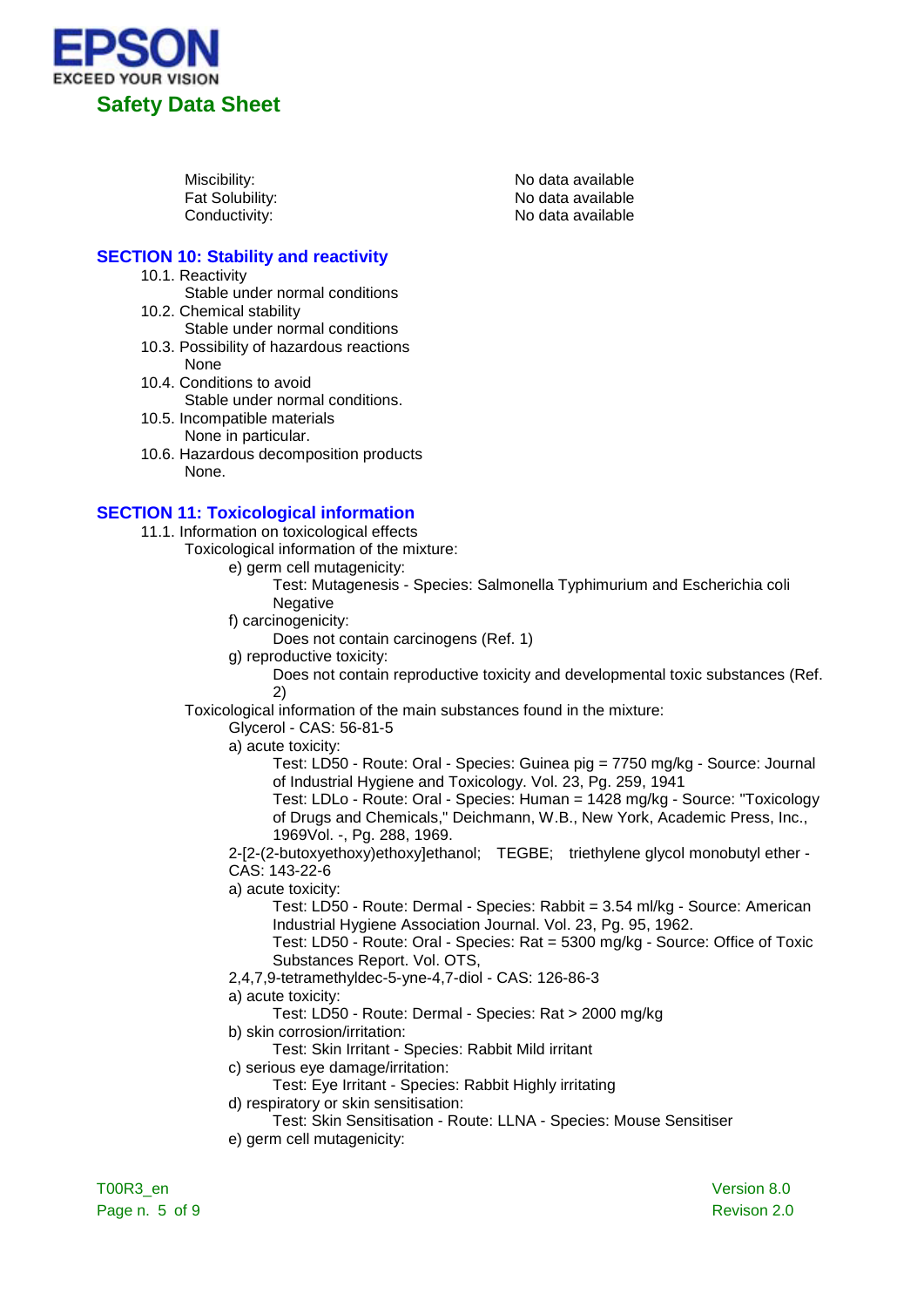

Test: Mutagenesis - Species: Salmonella Typhimurium Negative Triethanol amine - CAS: 102-71-6

a) acute toxicity:

Test: LD50 - Route: Oral - Species: Guinea pig = 2200 mg/kg - Source: "Toxicometric Parameters of Industrial Toxic Chemicals Under Single Exposure," Izmerov, N.F., et al., Moscow, Centre of International Projects, GKNT, 1982Vol. -, Pg. 114, 1982. Test: LD50 - Route: Oral - Species: Mouse = 5846 mg/kg - Source: Science

Reports of the Research Institutes, Tohoku University, Series C: Medicine. Vol. 36(1-4), Pg. 10, 1989.

If not differently specified, the information required in Regulation (EU) 2015/830 listed below must be considered as 'No data available':

- a) acute toxicity;
- b) skin corrosion/irritation;
- c) serious eye damage/irritation;
- d) respiratory or skin sensitisation;
- e) germ cell mutagenicity;
- f) carcinogenicity;
- g) reproductive toxicity;
- h) STOT-single exposure;
- i) STOT-repeated exposure;
- j) aspiration hazard.

### **SECTION 12: Ecological information**

12.1. Toxicity

Adopt good working practices, so that the product is not released into the environment. 2,4,7,9-tetramethyldec-5-yne-4,7-diol - CAS: 126-86-3

- a) Aquatic acute toxicity:
	- Endpoint: LC50 Species: Fish = 36 mg/l Duration h: 96
	- Endpoint: EC50 Species: Daphnia = 88 mg/l Duration h: 48
	- Endpoint: EC50 Species: Algae = 15 mg/l Duration h: 72
- c) Bacteria toxicity:
	- Endpoint: EC50 Species: activated sludge = mg/l
- 12.2. Persistence and degradability
	- No data available
- 12.3. Bioaccumulative potential
	- No data available
- 12.4. Mobility in soil
	- No data available
- 12.5. Results of PBT and vPvB assessment

vPvB Substances: None - PBT Substances: None

12.6. Other adverse effects None

### **SECTION 13: Disposal considerations**

- 13.1. Waste treatment methods
	- Recover if possible. In so doing, comply with the local and national regulations currently in force.

# **SECTION 14: Transport information**

14.1. UN number

Not classified as dangerous in the meaning of transport regulations.

T00R3\_en Version 8.0 Page n. 6 of 9 Revison 2.0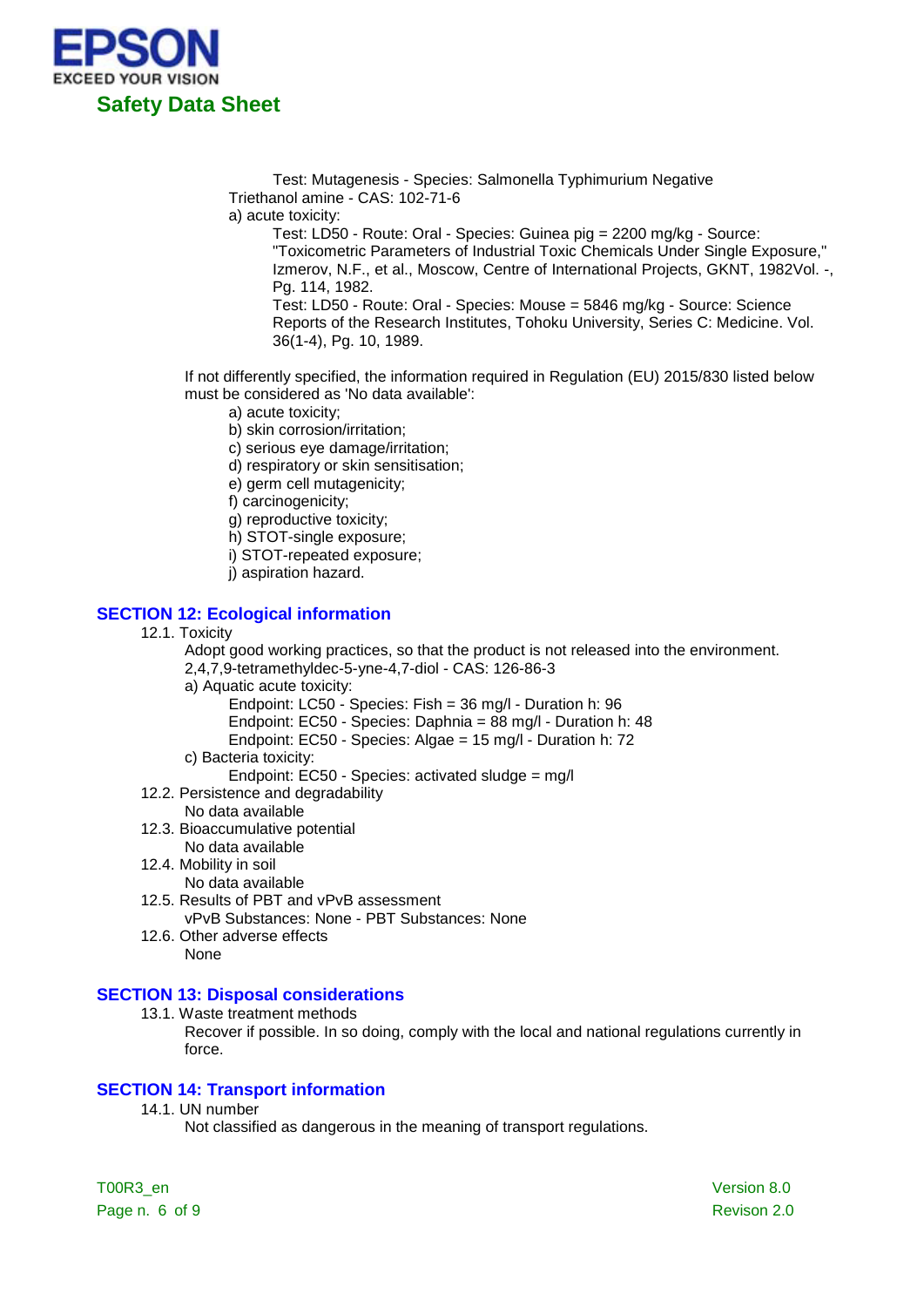

- 14.2. UN proper shipping name No data available
- 14.3. Transport hazard class(es) No data available
- 14.4. Packing group No data available
- 14.5. Environmental hazards No data available
- 14.6. Special precautions for user No data available
- 14.7. Transport in bulk according to Annex II of MARPOL73/78 and the IBC Code No data available

### **SECTION 15: Regulatory information**

15.1. Safety, health and environmental regulations/legislation specific for the substance or mixture

Dir. 98/24/EC (Risks related to chemical agents at work) Dir. 2000/39/EC (Occupational exposure limit values) Regulation (EC) n. 1907/2006 (REACH) Regulation (EC) n. 1272/2008 (CLP) Regulation (EC) n. 790/2009 (ATP 1 CLP) and (EU) n. 758/2013 Regulation (EU) 2015/830 Regulation (EU) n. 286/2011 (ATP 2 CLP) Regulation (EU) n. 618/2012 (ATP 3 CLP) Regulation (EU) n. 487/2013 (ATP 4 CLP) Regulation (EU) n. 944/2013 (ATP 5 CLP) Regulation (EU) n. 605/2014 (ATP 6 CLP) Restrictions related to the product or the substances contained according to Annex XVII Regulation (EC) 1907/2006 (REACH) and subsequent modifications: Restrictions related to the product: No restriction. Restrictions related to the substances contained:

No restriction.

Where applicable, refer to the following regulatory provisions :

Directive 2003/105/CE ('Activities linked to risks of serious accidents') and subsequent amendments.

Regulation (EC) nr 648/2004 (detergents). 1999/13/EC (VOC directive)

Provisions related to directives 82/501/EC(Seveso), 96/82/EC(Seveso II):

No data available

15.2. Chemical safety assessment

No

# **SECTION 16: Other information**

Full text of phrases referred to in Section 3:

- H318 Causes serious eye damage.
- H317 May cause an allergic skin reaction.
- H412 Harmful to aquatic life with long lasting effects.
- H302 Harmful if swallowed.
- H315 Causes skin irritation.

H400 Very toxic to aquatic life.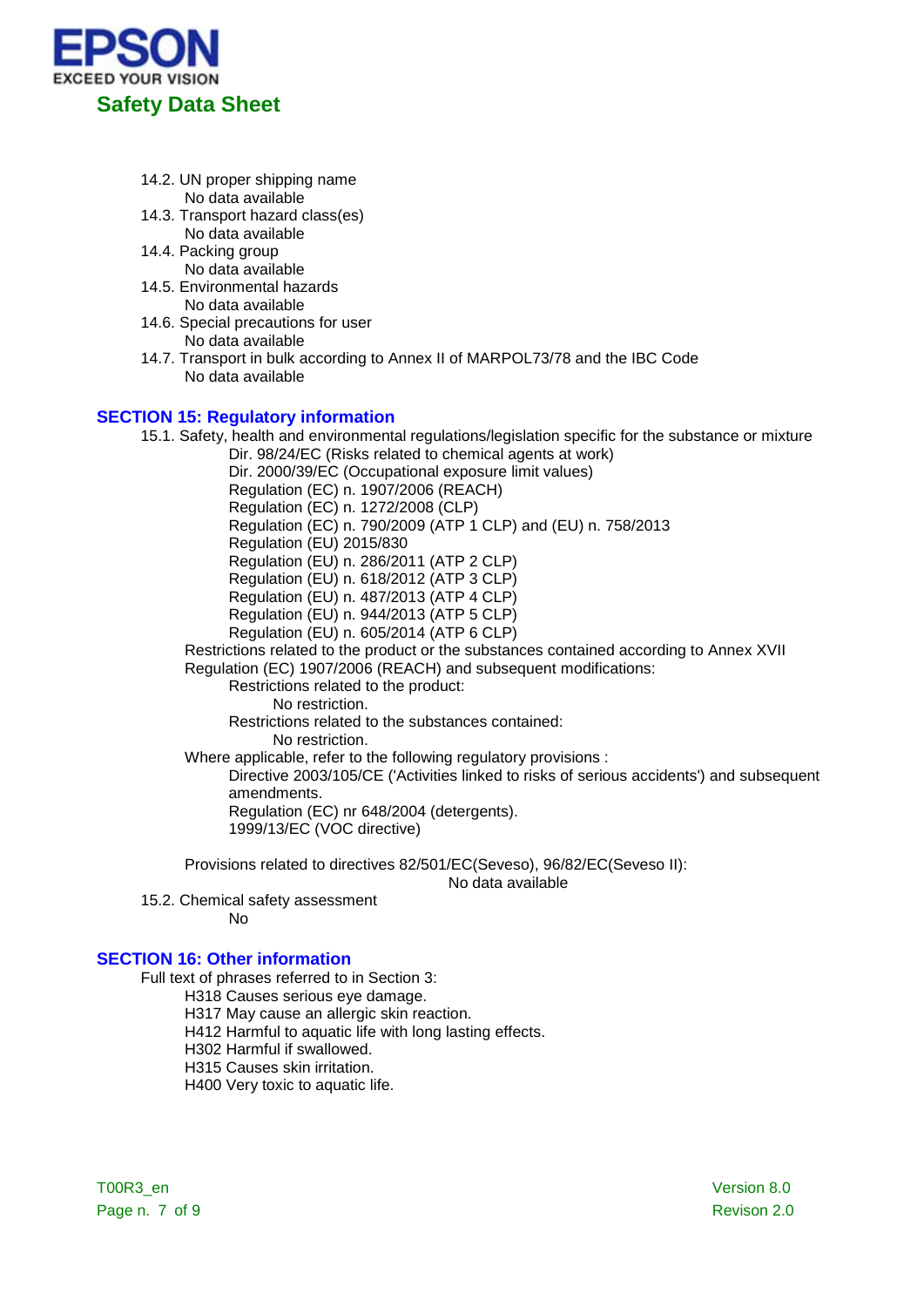

| <b>Hazard class and</b> | Code                | <b>Description</b>                             |
|-------------------------|---------------------|------------------------------------------------|
| hazard category         |                     |                                                |
| Acute Tox. 4            | 3.1/4/Oral          | Acute toxicity (oral), Category 4              |
| Skin Irrit. 2           | 3.2/2               | Skin irritation, Category 2                    |
| Eye Dam. 1              | 3.3/1               | Serious eye damage, Category 1                 |
| Skin Sens. 1,1A,1B      | $3.4.2/1 - 1A - 1B$ | Skin Sensitisation, Category 1,1A,1B           |
| Skin Sens. 1B           | 3.4.2/1B            | Skin Sensitisation, Category 1B                |
| Aquatic Acute 1         | 4.1/A1              | Acute aquatic hazard, category 1               |
| Aquatic Chronic 3       | 4.1/C3              | Chronic (long term) aquatic hazard, category 3 |

Paragraphs modified from the previous revision:

SECTION 1: Identification of the substance/mixture and of the company/undertaking SECTION 8: Exposure controls/personal protection SECTION 11: Toxicological information SECTION 12: Ecological information

This document was prepared by a competent person who has received appropriate training. Main bibliographic sources:

ECDIN - Environmental Chemicals Data and Information Network - Joint Research Centre, Commission of the European Communities SAX's DANGEROUS PROPERTIES OF INDUSTRIAL MATERIALS - Eight Edition - Van Nostrand Reinold

CCNL - Appendix 1

Ref. 1 ·IARC Monographs on the Evaluation Carcinogenic Risks to Humans (IARC: International Agency for Research on Cancer) ·Journal of Occupational Health (JOH) (Japan Society of Occupational Health (JSOH)) ·TLVs and BEIs (ACGIH: American Conference of Governmental Industrial Hygienists) ·IRIS Carcinogenic Assessment (IRIS: Integrated Risk Information System of US EPA) ·National Toxicology Program (NTP) Report on Carcinogens

·Annex VI of REGULATION (EC) No 1272/2008 OF THE EUROPEAN PARLIAMENT AND OF THE COUNCIL of 16 December 2008 on classification, labelling and packaging of substances and mixtures, amending and repealing Directives 67/548/EEC and 1999/45/EC, and amending Regulation (EC) No 1907/2006 ·MAK und BAT Werte Liste (DFG: German Research Foundation) ·TRGS 905, Verzeichnis krebserzeugender, keimzell mutagener oder reproduktionstoxischer Stoffe (AGS: Committee on Hazardous Substances, Germany)

Ref. 2 ·Annex VI of REGULATION (EC) No 1272/2008 OF THE EUROPEAN PARLIAMENT AND OF THE COUNCIL of 16 December 2008 on classification, labelling and packaging of substances and mixtures, amending and repealing Directives 67/548/EEC and 1999/45/EC, and amending Regulation (EC) No 1907/2006 ·TRGS 905, Verzeichnis krebserzeugender, keimzell mutagener oder reproduktionstoxischer Stoffe (AGS: Committee on Hazardous Substances, Germany)

The information contained herein is based on our state of knowledge at the above-specified date. It refers solely to the product indicated and constitutes no guarantee of particular quality. It is the duty of the user to ensure that this information is appropriate and complete with respect to the specific use intended.

This Safety Data Sheet cancels and replaces any preceding release.

ADR: European Agreement concerning the International Carriage of Dangerous Goods by Road. CAS: Chemical Abstracts Service (division of the American Chemical Society).

T00R3\_en Version 8.0 Page n. 8 of 9 Revison 2.0